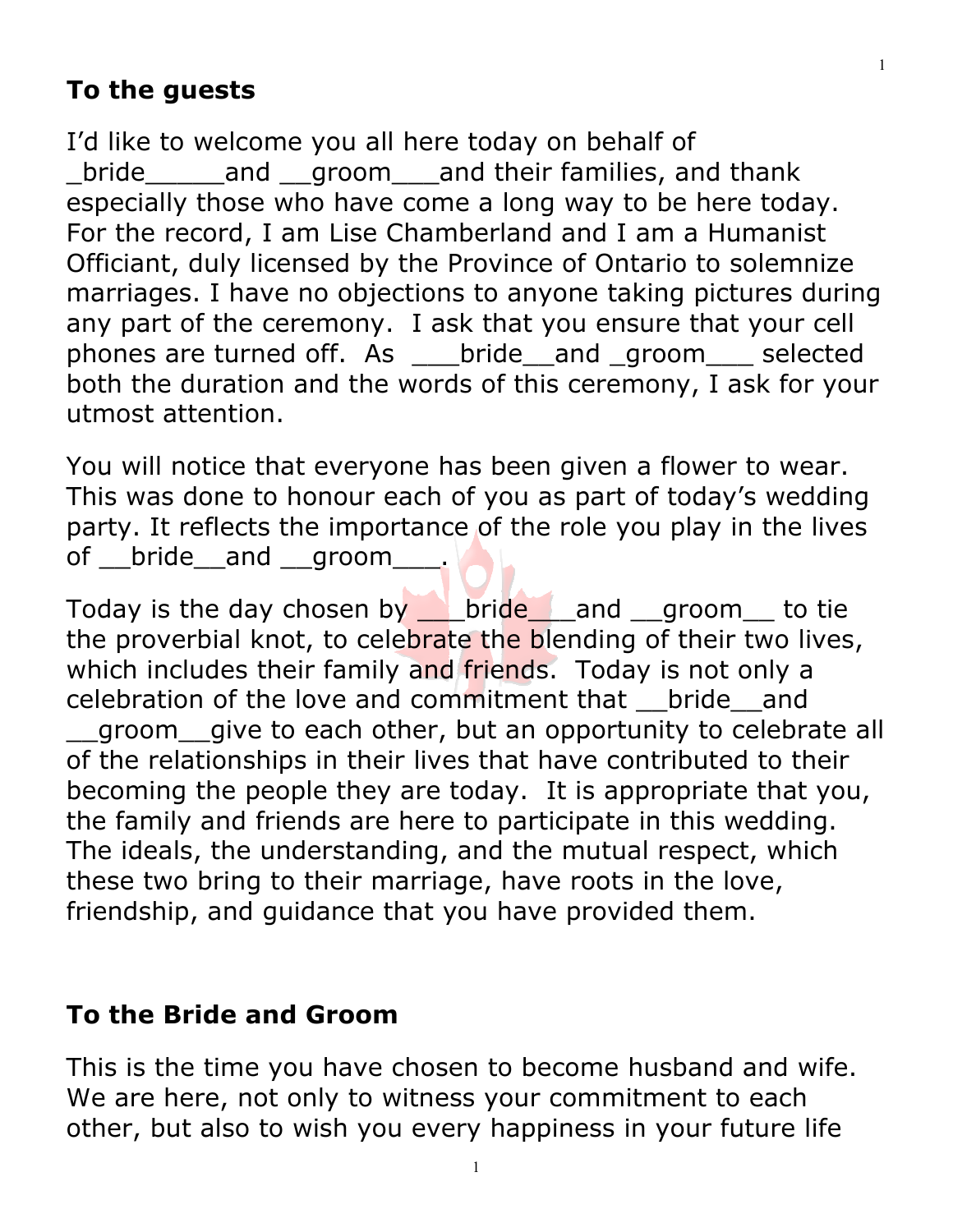together. \_\_\_bride \_\_\_and \_\_\_groom\_\_\_, no matter the words spoken or papers signed, you are making a commitment to honour and protect one another above your own interest. It is your commitment to treat each other with the highest regard, to foster each other's dreams and to love each other unconditionally, that will strengthen and keep your marriage.

We, who are witnessing your marriage, hope that despite the stresses inevitable in any life your Love and Respect for each other, your trust and understanding of each other will increase your contentment and heighten your joy in living. Within its framework of commitment, loyalty and communication, marriage enables the establishment of a home, where through trust, patience and respect, the love and affection that you have for each other can develop into a deep and lasting relationship.

A vast, unknown future stretches out before you. That future, with its hopes and disappointments, its joys and its sorrows, is hidden from your eyes. But it is a great tribute to your belief in each other that you are willing to face those uncertainties together. May the pure, simple love with which you join hearts and hands today never fail, but grow deeper and surer with every year you spend together.

### **Statement of intent**

bride and groom is did you come here freely and are you ready to make the pledges to which you commit yourselves to each other in love?

*(Answer: "Yes")*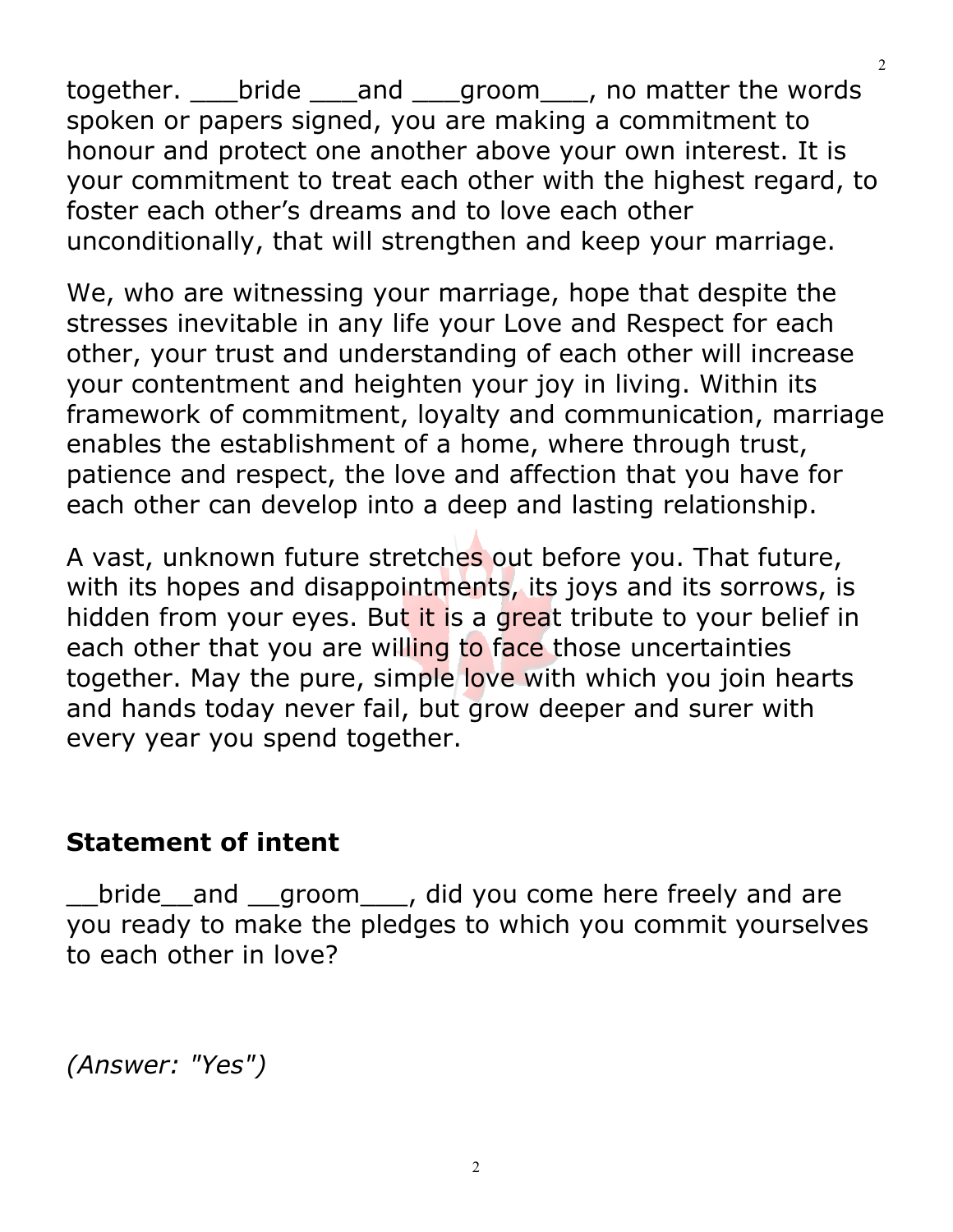### **Declaration**

Do you –bride\_\_and do you \_\_groom\_\_\_ solemnly affirm that you do not know of any lawful impediments against you getting legally married?

*(Answer: "I do")* 

*Are both of you willing to accept one another as your egally wedded spouse?* 

We are gathered together with family and friends, to join you ---\_\_bride\_\_and you \_\_\_groom\_\_\_ in marriage. This ceremony is not magic. It will not create a relationship that does not already exist. It is time for tying a knot in the rope of days and saying, "We will not slip backwards from here, but will grow forward together." It is a time for one thing of which \_\_\_bride \_\_\_ and \_\_groom\_\_are certain, their love for one another, and their desire for that love to last forever. Your love must be a promise that is always kept, a fortune that can never be spent, and a seed that can flourish in even the most unlikely of places.

Because marriage is concerned with the most fundamental of human relationships, it must not be regarded lightly. Those who enter into this relationship shall cherish for each other a mutual esteem and love, bear each other's infirmities and weaknesses, comfort each other in sickness, trouble and sorrow, encourage each other in trials of the spirit, and live together as the heirs of life. Marriage is not to be entered into unadvisedly, but with devotion, respect and discretion. Love and loyalty will be the foundation of a happy and enduring home; and if the solemn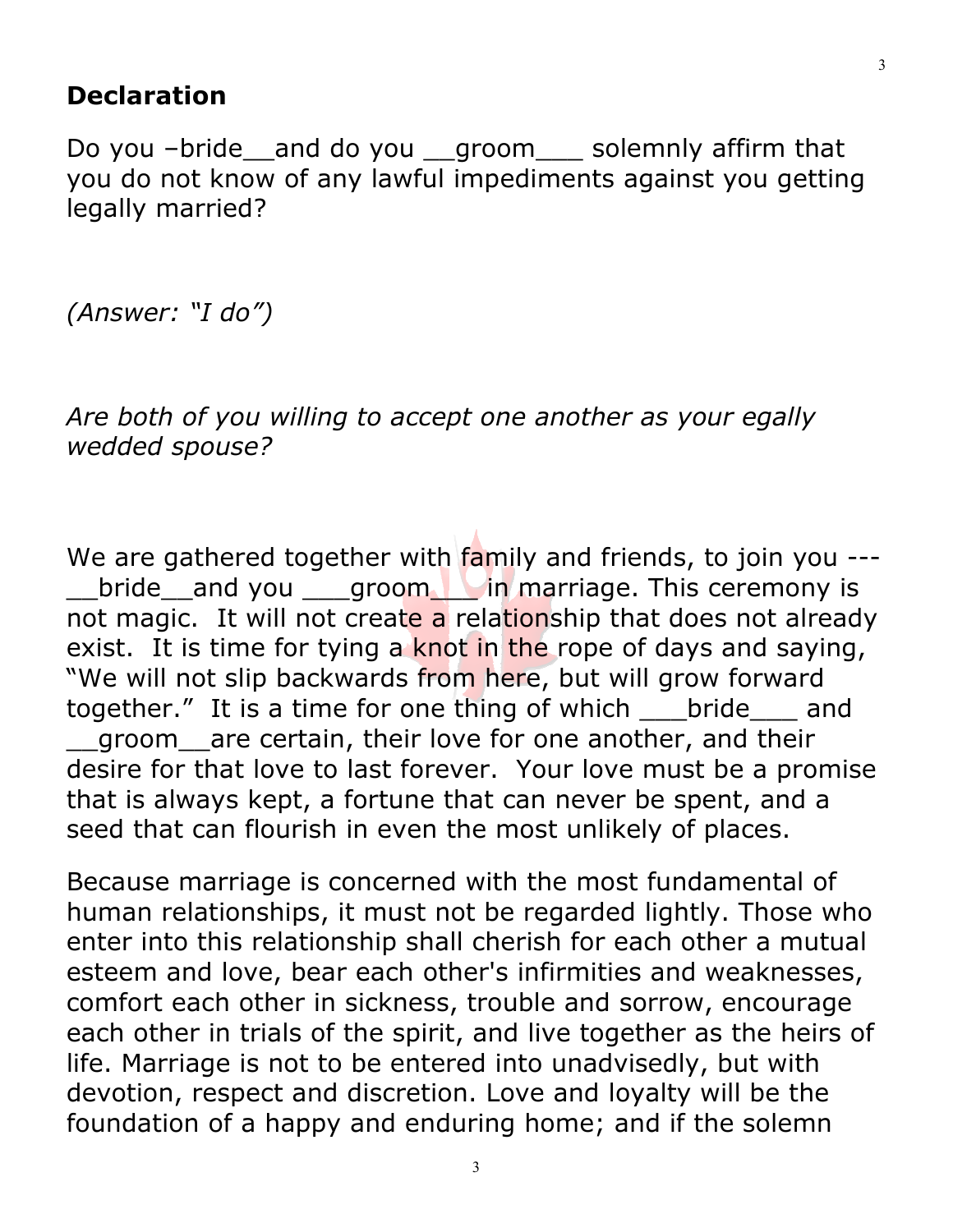vows you are about to make be kept with honour and integrity, your life will be full of peace and joy, and the home you are establishing will be one of warmth and understanding.

### **Hand Ceremony**

bride , please face groom , and hold his hands, palms up, so you may see the gift that they are to you. These are the hands of your best friend, young and strong, that are holding yours on your wedding day, as he promises to love you all the days of his life. These are the hands that will work along side yours, as together you build your future, as you laugh and cry, as you share your innermost secrets and dreams. These are the hands that look so large and strong, yet will be so gentle as he holds your baby for the first time. These are the hands that will work long hours for you and your new family. These are that hands that will passionately love you and cherish you through the years, for a lifetime of happiness. These are the hands that will countless times wipe the tears from your eyes: tears of sorrow and tears of joy. These are the hands that will comfort you in illness, and hold you when fear or grief trouble your mind. These are the hands that will give you support as he encourages you to chase your dreams.

\_\_groom\_\_, please hold \_\_bride's\_\_\_ hands, palms up, where you may see the gift that they are to you. These are the hands of your best friend, smooth, young and carefree, that are holding yours on your wedding day, as she pledges her love and commitment to you all the days of her life. These are the hands that will work along side yours, as together you build your future, as you laugh and cry, as you share your innermost secrets and dreams. These are the hands that will hold you in joy and excitement and hope, when she tells you that together you have created a new life. These are the hands that will hold each child in tender love, soothing them through illness and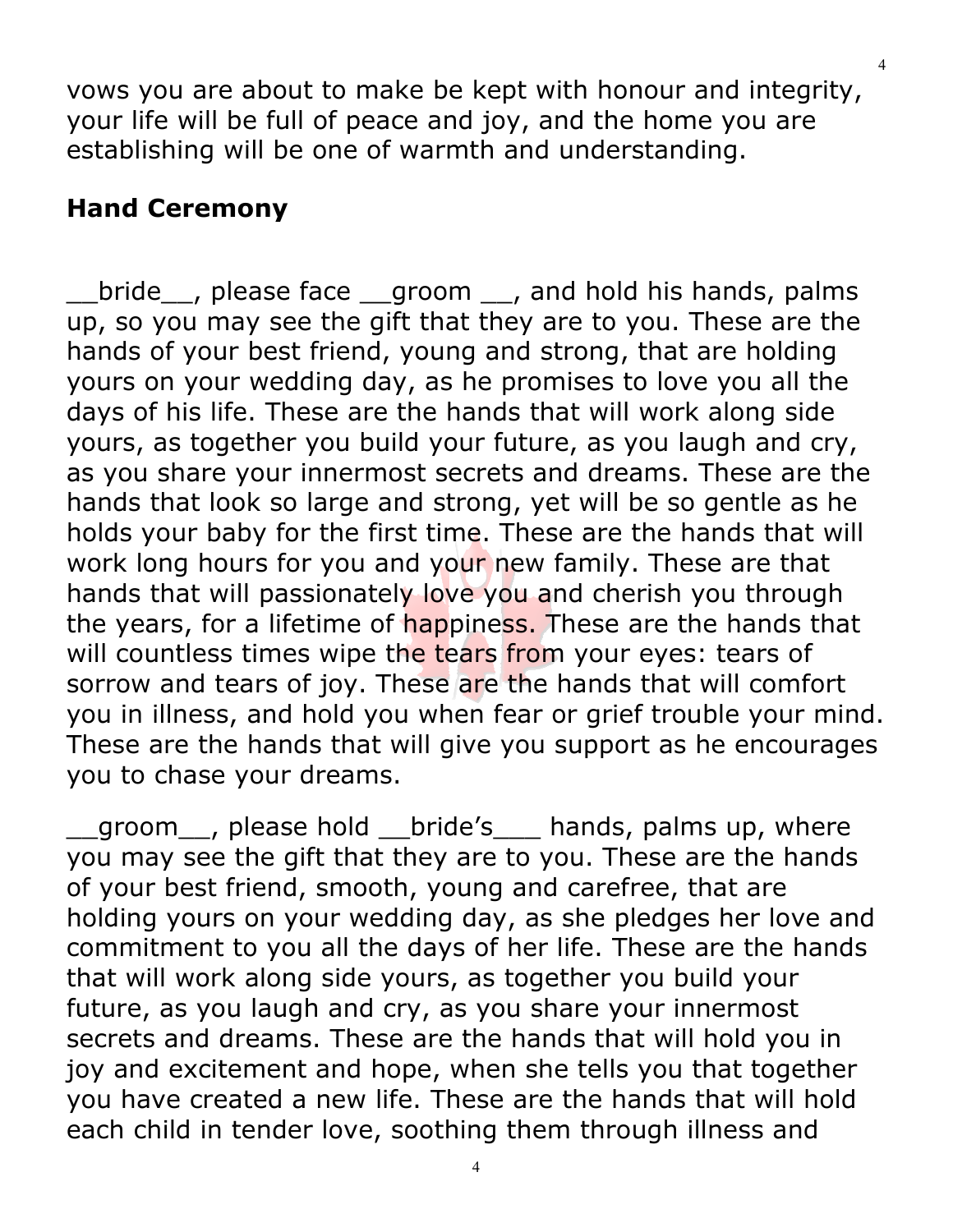hurt, supporting and encouraging them along the way, and knowing when it is time to let go. These are the hands that will hold you tight as you struggle through difficult times. These are the hands that will comfort you when you are sick, or console you when you are grieving. They are the hands that will love you and cherish you through the years, for a lifetime of happiness. These are the hands that will give you support as she encourages you *too* to chase your dreams. Together as a team, everything you wish for can be realized. (Reposition hands so that they are clasped together.) Together, these are the hands that will ease your parents' loneliness as you leave the nest, will raise your own children, and will be a sign to friends and strangers alike as to just how wonderful married life can be. These four hands will give you support as you build your life and future. Reaching first out to each other, then united towards the world, these hands will be your strength, your shield, your shelter, and your guide.

#### **Introduction to vows**

bride and groom, you have known each other from the first glance of acquaintance to this point of commitment. At some point, you decided to marry. From that moment of yes to this moment of yes, indeed, you have been making promises and agreements in an informal way. All those conversations that were held riding in a car or over a meal or during long walks – all those sentences that began with "When we're married" and continued with "I will and you will and we will"- those late night talks that included "someday" and "somehow" and "maybe" – and all those promises that are unspoken matters of the heart. All these common things, and more, are the real process of a wedding. The symbolic vows that you are about to make are a way of saying to one another, "you know all those things we've promised and hoped and dreamed – well, I meant it all, every word." Look at one another and remember this moment in time.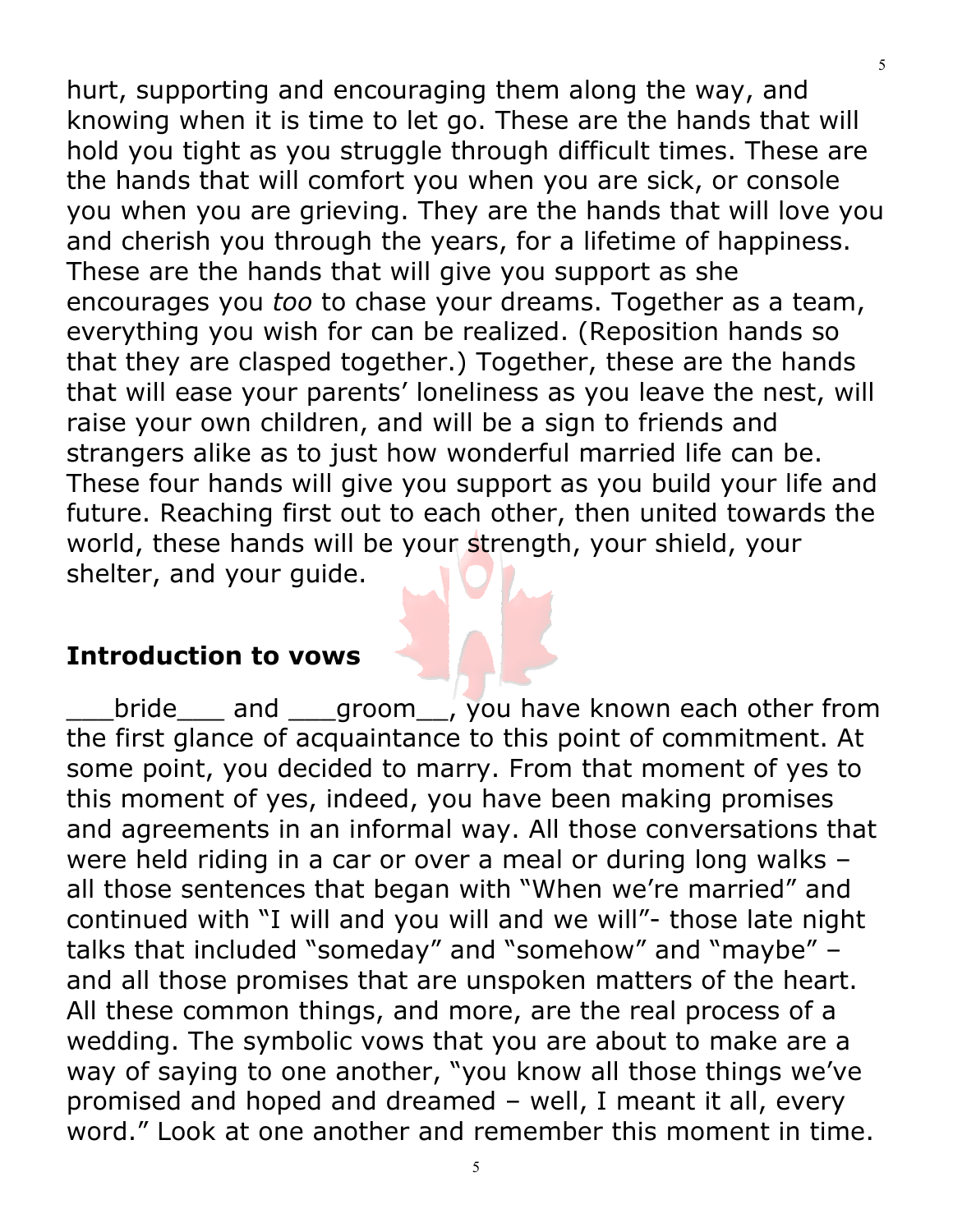Before this moment you have been many things to one another – acquaintance, friend, companion, and even teacher. Now you shall say a few words that take you across a threshold of life, and things will never quite be the same between you. For after these vows, you shall say to the world, this is my husband, this is my wife.

## **Vows**

Je, groom, te choisis, \_\_bride\_ pour être mon épouse, pour être la mère de mes enfants pour être ma compagne de ménage nous persévérons ensemble à travers tout ennuis et peines que la vie peut nous amener et partagerons ensemble toutes nos joies et notre abondance d'amour

 $I, \underline{\hspace{1cm}}$ bride $\_\_$ take you, \_groom\_, to be my husband, to be the father of my children, to be the companion of my house. We shall persevere together through the trouble and sorrow our lives may lay upon us, and share together our store of goodness and plenty and love.

## **Ring Exchange**

May these rings which you give and receive this day be a symbol of your true love and trust in each other, and always remind each of you of this special day.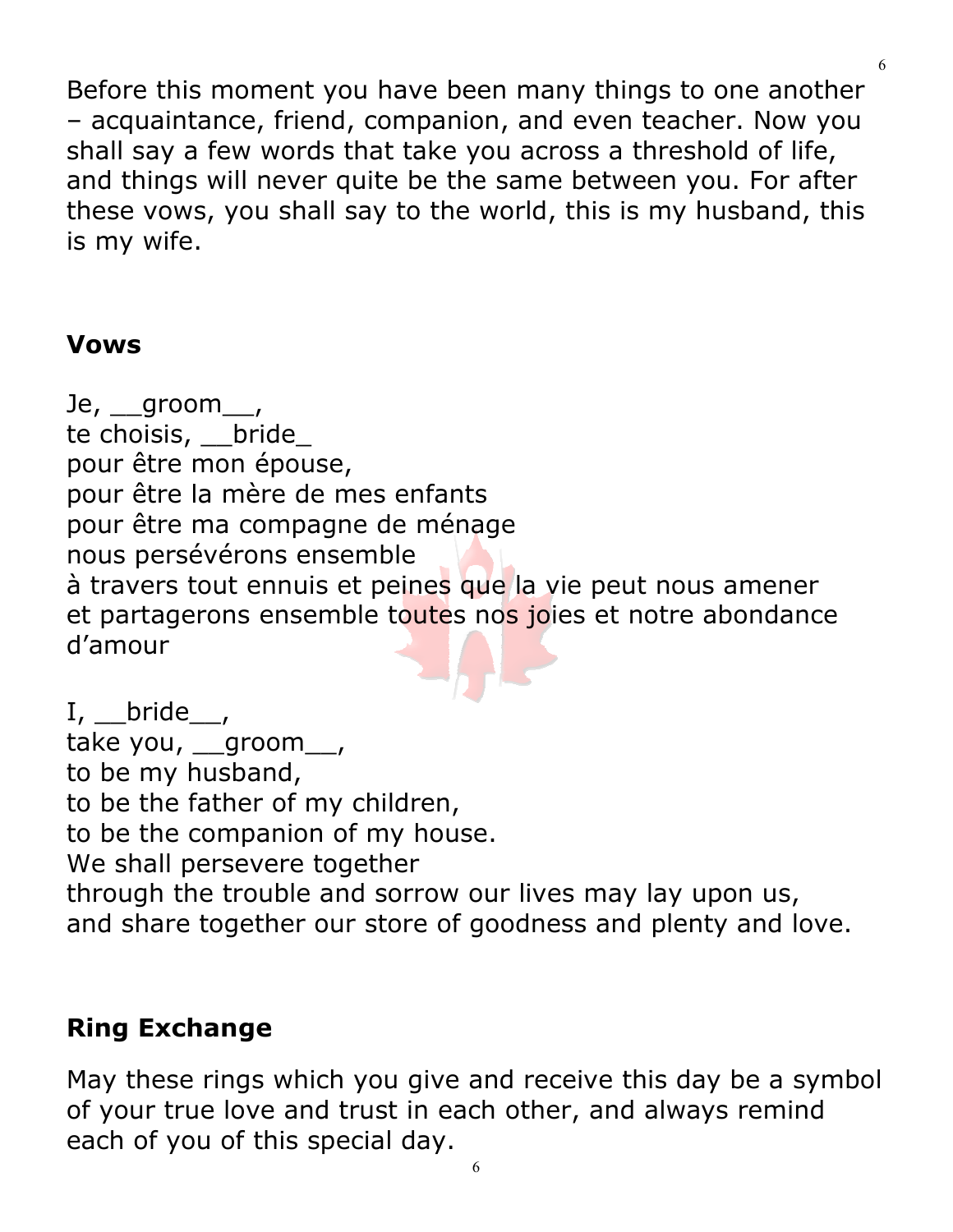### **Instruction**

\_\_groom\_\_please take \_\_brides\_\_left hand and lovingly present her with her ring while repeating after me:

"I give you this ring to wear as a symbol of our love for each other."

« Je te donne cette bague pour porter comme symbole de notre amour »

bride please take groom left hand and lovingly present him with his ring while repeating after me:

"I give you this ring to wear as a symbol of our love for each other."

### **Pronouncement**

For as much as \_\_groom\_\_and \_\_bride\_\_have thus pledged themselves to each other in the presence of friends and family, I, Lise Chamberland by the power vested in me by the Marriage Act of Ontario, pronounce them husband and wife.

#### **Kiss**

You may now seal your vows with a kiss.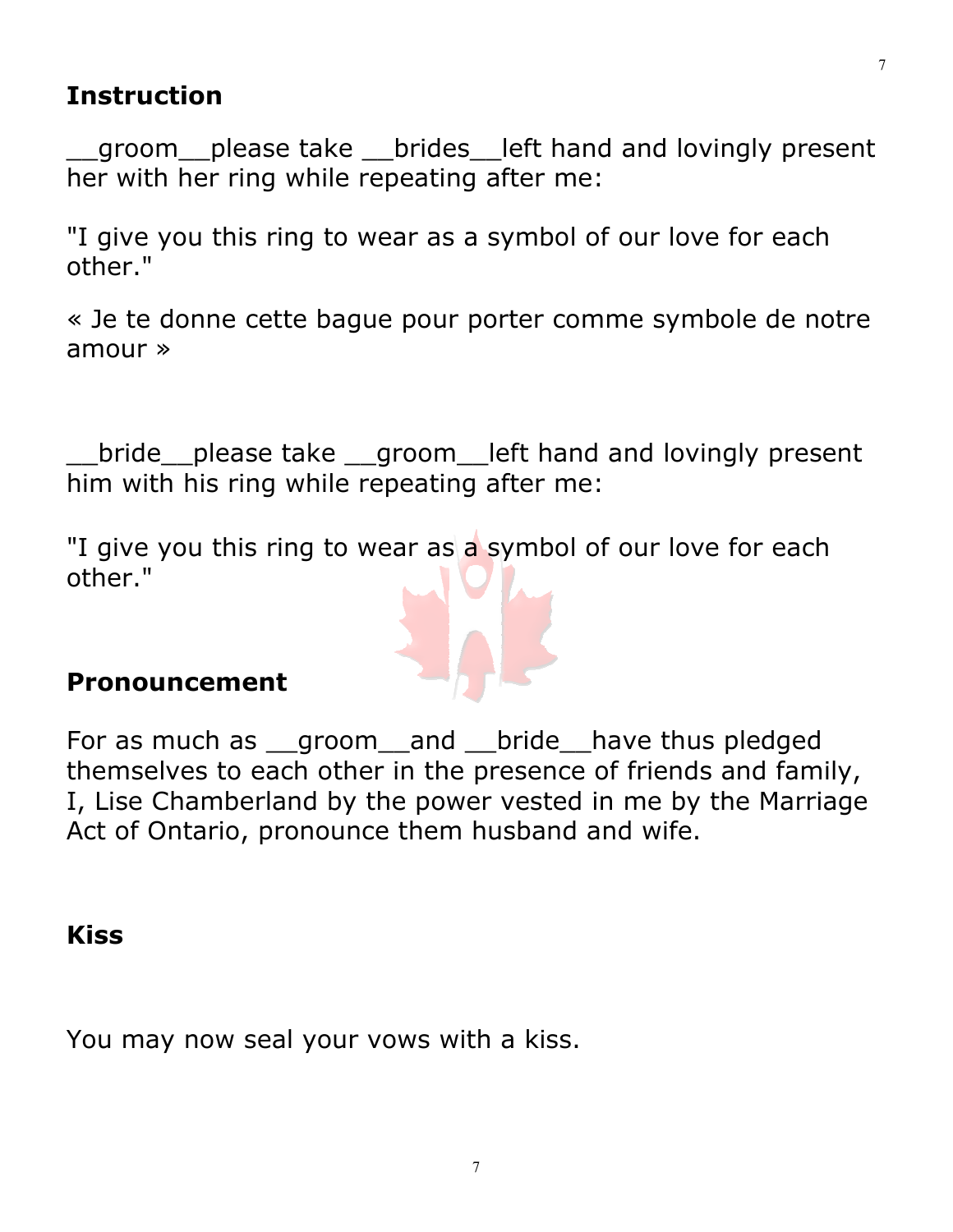## **Parents' wisdom (if you want to add if not can be removed)**

bride and groom have asked their parents to share some thoughts, some words of wisdom to guide them as they embark on their married journey together.

I invite parent or special person to speak.

…

I now invite special person to speak to speak.

…

Thank you for sharing your love and wisdom with groom and bride , and all of us gathered here today.

# **Signing of the Register**

Now, I invite bride , groom and their witness as witnesses to sign the register.

## **Words of Closure**

And now, may the confidence, trust, and affection you have for each other on this day, sustain you as you go forth upon your journey of life together with its joy, its laughter, its sorrow and its pain. May you find together the loftiest that is in the universe. May you dwell together in peace, love and joy. May you create for your children a peaceful, stable home of love as a foundation on which they can build their lives. May your house be a place of happiness for all who enter it, a place where the